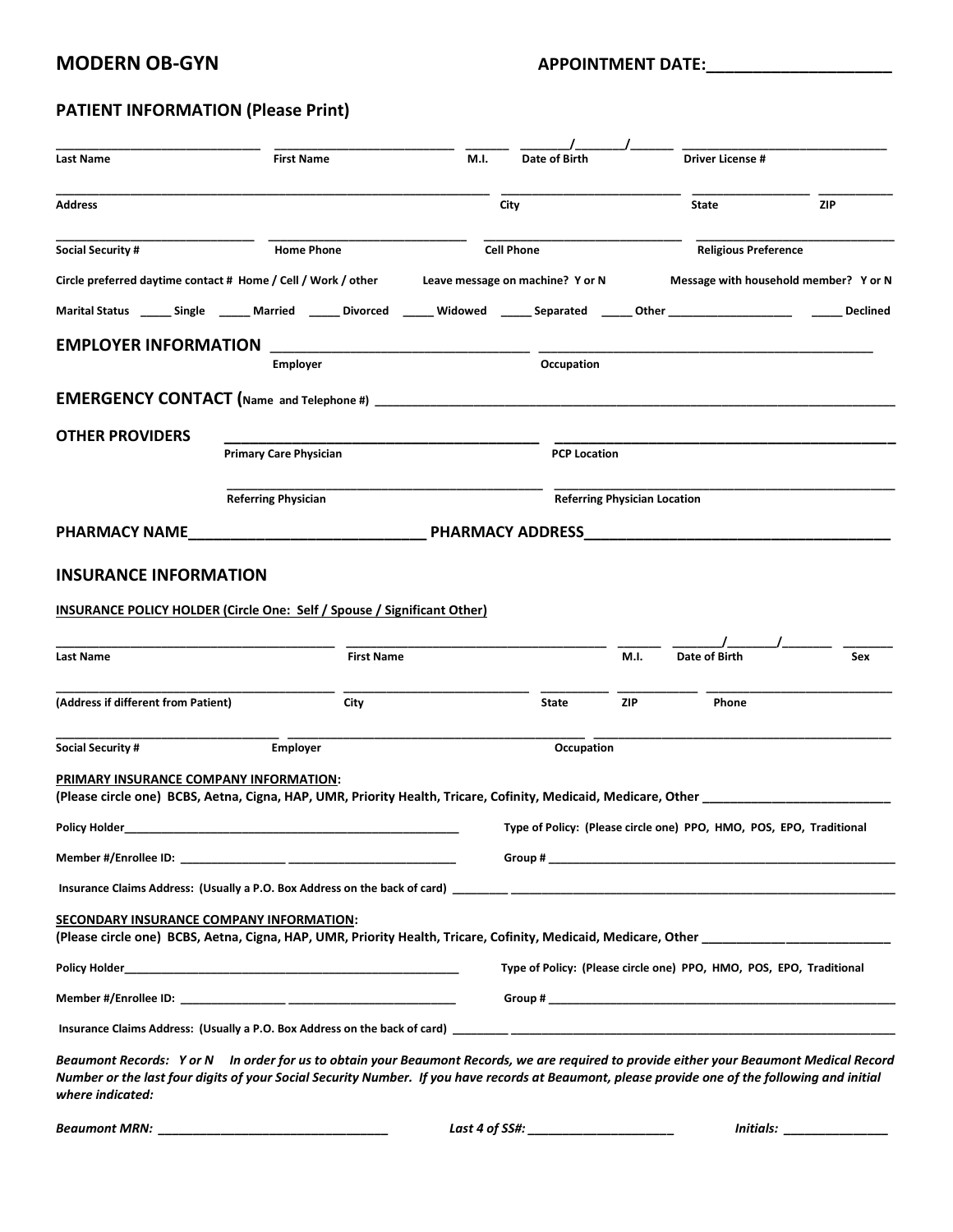# **CONSENT FOR USE AND DISCLOSURE OF YOUR HEALTH INFORMATION**

Our purpose in asking you to sign this form is to document that we have informed you that this office may use and disclose your health information in our possession.

The use and disclosure by this office are necessary and will be used in connection with treatment, our obtaining payment for the treatment and services that this office provides to you so that this office can conduct its health operations.

For a more complete description of how this office may use or disclose your Protected Health Information, please review the Notice of Privacy Practices Form that this office has prepared and can furnish to you. Please also see our Notice of Privacy Practices Form for a detailed discussion of the meanings of "treatment", "payment", and "health care operations".

You have the right to review our Notice of Privacy Practices Form prior to signing this consent. Please be advised that the Notice of Privacy Practices Form may be revised by this office from time to time. Such revisions of the Notice of Privacy Practices will be made available to you by contacting the office.

You should also review carefully the Notice of Privacy Practices Form because it contains a list of rights that are available to you with respect to this office's use and disclosure of your protected health information. These rights include your right to request restrictions on our use or disclosure of your protected health information.

You have the right to revoke this consent at any time. If you wish to revoke this consent, you may do so in writing.

By signing below, you acknowledge that you have read and understand this consent and this office's Notice of Privacy Practices Form. You further acknowledge that you have received a copy of this office's Notice of Privacy Practice Form to take with you.

\_\_\_\_\_\_\_\_\_\_\_\_\_\_\_\_\_\_\_\_\_\_\_\_\_\_\_\_\_\_\_ \_\_\_\_\_\_\_\_\_\_\_\_\_\_\_\_\_\_\_\_\_\_\_\_\_

\_\_\_\_\_\_\_\_\_\_\_\_\_\_\_\_\_\_\_\_\_\_\_\_\_\_\_\_\_\_\_ \_\_\_\_\_\_\_\_\_\_\_\_\_\_\_\_\_\_\_\_\_\_\_\_\_

**Patient Signature** 

| ۰,<br>. .<br>۰.<br>۰,<br>×<br>۰, |
|----------------------------------|
|----------------------------------|

**Witness Date**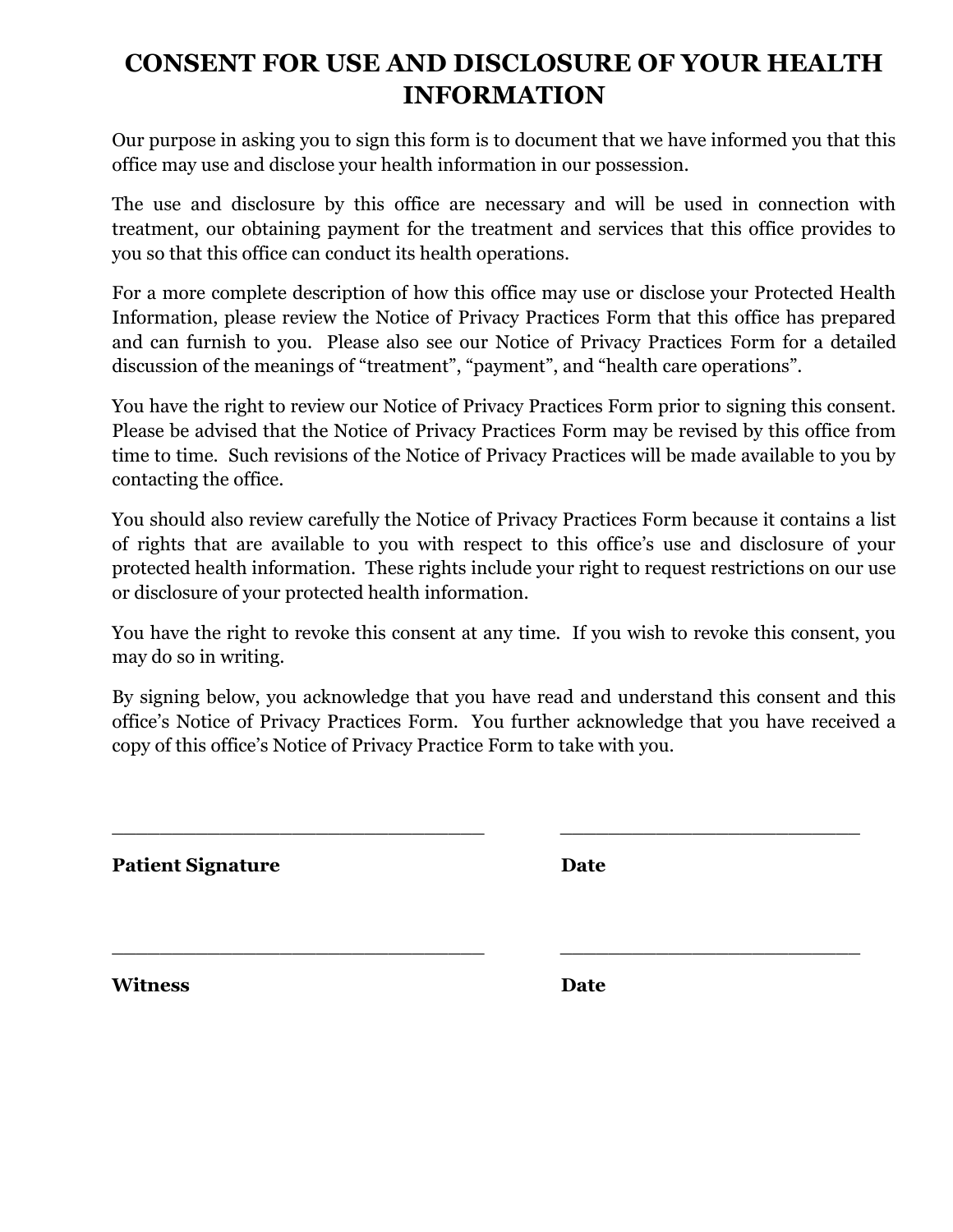# **MODERN OB/GYN**

## **AUTHORIZATION AND RESPONSIBILITY AGREEMENT**

We invite you to discuss with us any questions regarding our services and policies. The best health services are based on a friendly, mutual understanding between provider and patient.

Your insurance policy is a contract between you and your insurance company. We are not party to that contract. Our relationship is with you, not your insurance company.

I hereby authorize my insurance company to pay directly to Modern OB/GYN, any professional or medical expense benefits for services rendered. If my insurance company does not pay my balance in full within 30 days, I will be responsible for contacting my carrier to inquire about the delay.

I authorize Modern OB/GYN to release any information pertinent to my case to any insurance company, adjustor, and attorney involved in this case; and hereby release Modern OB/GYN from any consequence thereof. A photocopy of this assignment shall be considered as effective and valid as the original.

I understand it is my responsibility to inform this office of any changes in my medical insurance status. **Initials:** 

## **FINANCIAL RESPONSIBILITY**:

Our office policy requires payment in full for all services rendered at the time of visit unless otherwise arrangements have been made with the business manager, or current and complete insurance information is submitted. I understand that I am responsible to pay for services rendered, including reasonable attorney's fees and costs of collection in the event of default. I further understand that if a payment becomes 60 days past due, a \$15 late fee will be added to the balance owed. If an account is turned over to our collection agency, a 50% fee will be added to the account to cover the agency fees.

Returned checks will be accessed a \$15 fee each time it is declined by the bank. We will put an NSF check through twice. If payment on a collection account is returned, it will be accessed a 50% fee. **Initials:** 

## **CANCELLATION POLICY:**

We request that if you must reschedule your appointment, you provide our office with 24 hours notice. If you are unable to give appropriate notice, you will be charged a \$50 fee.

|                                            | Initials: |  |
|--------------------------------------------|-----------|--|
|                                            |           |  |
| Signature of patient or responsible person | Date      |  |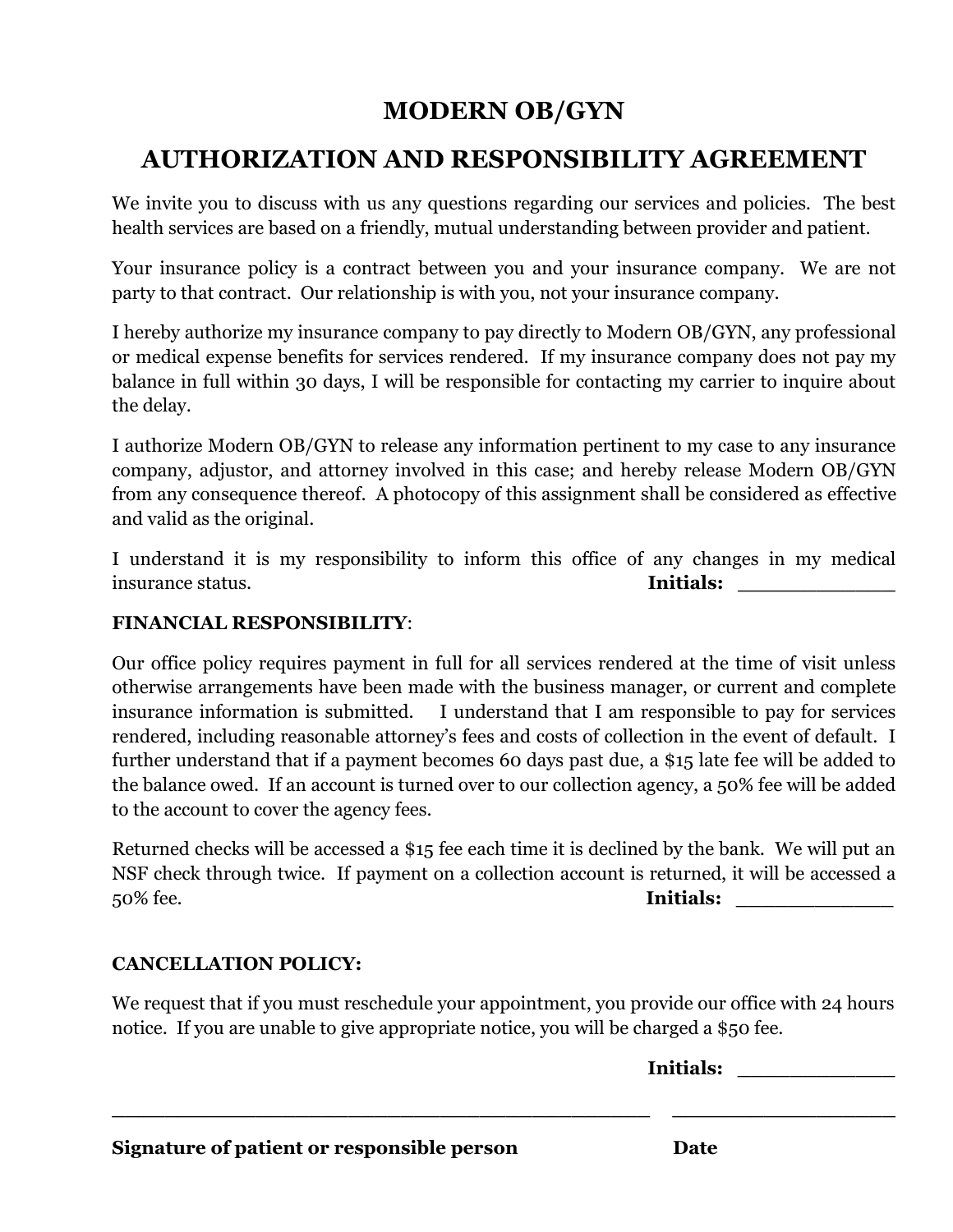#### **NEW GYN RECORD**

|                                                                                       |                              |                                                                                                                      |                                        | Pg 1                                 |
|---------------------------------------------------------------------------------------|------------------------------|----------------------------------------------------------------------------------------------------------------------|----------------------------------------|--------------------------------------|
|                                                                                       |                              |                                                                                                                      | <b>PRIMARY PHYSICIAN</b>               |                                      |
|                                                                                       |                              |                                                                                                                      |                                        |                                      |
| <b>MEDICATIONS (Including Vitamins):</b><br><b>Medication</b>                         | <b>Dosage</b>                | <b>Directions</b>                                                                                                    | <b>ALLERGIES:</b><br><b>Medication</b> | Reaction                             |
|                                                                                       |                              | <u> 1989 - Johann John Harry Harry Harry Harry Harry Harry Harry Harry Harry Harry Harry Harry Harry Harry Harry</u> |                                        |                                      |
| WHAT IS THE REASON FOR TODAY'S VISIT?                                                 |                              |                                                                                                                      |                                        | PHYSICIAN COMMENTS (Office Use Only) |
|                                                                                       |                              |                                                                                                                      |                                        |                                      |
|                                                                                       |                              |                                                                                                                      |                                        |                                      |
|                                                                                       |                              |                                                                                                                      |                                        |                                      |
| <b>MENSTRUAL HISTORY:</b>                                                             |                              |                                                                                                                      |                                        |                                      |
| Age of 1 <sup>st</sup> Period _______ Date of Last Menstrual Period _________________ |                              |                                                                                                                      |                                        |                                      |
| Number of days between start of one period to start of the next _________             |                              |                                                                                                                      |                                        |                                      |
| Number of days of flow _______ Are periods regular? Yes or No                         |                              |                                                                                                                      |                                        |                                      |
| Amount of flow: Light/Medium/Heavy Are periods painful/crampy? Yes or No              |                              |                                                                                                                      |                                        |                                      |
| Do you have bleeding between periods? Yes or No After intercourse? Yes or No          |                              |                                                                                                                      |                                        |                                      |
| <b>GYNECOLOGY HISTORY:</b> (Circle all problems in your past or present history)      |                              |                                                                                                                      |                                        |                                      |
| Abnormal Pap Date _______________ Results _______________ Treatment _____________     |                              |                                                                                                                      |                                        |                                      |
| Venereal Warts/Condyloma Pelvic Inflammatory Disease                                  |                              |                                                                                                                      |                                        |                                      |
| Chlamydia / Gonorrhea/Syphilis/Herpes Recurrent Vaginal Infections                    |                              |                                                                                                                      |                                        |                                      |
|                                                                                       |                              |                                                                                                                      |                                        |                                      |
| PMS: Depression Anxiety Fluid Retention Breast Soreness Other                         |                              |                                                                                                                      |                                        |                                      |
|                                                                                       |                              |                                                                                                                      |                                        |                                      |
|                                                                                       |                              |                                                                                                                      |                                        |                                      |
| Breast Problems: Hx of Cancer/Discharge/Abn Mammogram/Implants/Reduction              |                              |                                                                                                                      |                                        |                                      |
|                                                                                       |                              |                                                                                                                      |                                        |                                      |
|                                                                                       |                              |                                                                                                                      |                                        |                                      |
| <b>MEDICAL HISTORY:</b> (Check all problems in your past or present history)          |                              |                                                                                                                      |                                        |                                      |
| <b>Chicken Pox</b>                                                                    | <b>Chronic Lung Disease</b>  | <b>Tuberculosis</b>                                                                                                  |                                        |                                      |
| Asthma<br><b>Heart Disease</b>                                                        |                              | Hypertension                                                                                                         |                                        |                                      |
| <b>High Cholesterol</b>                                                               | <b>Mitral Valve Prolapse</b> | <b>Heart Murmur</b>                                                                                                  |                                        |                                      |
| <b>Headaches</b><br><b>Stroke</b>                                                     |                              | <b>Seizures</b>                                                                                                      |                                        |                                      |
| <b>Kidney Infections</b><br>Kidney Stones                                             |                              | Ulcers/Reflux                                                                                                        |                                        |                                      |
| Liver Disease<br>Hepatitis/Jaundice                                                   |                              | <b>Irritable Bowel</b>                                                                                               |                                        |                                      |
| <b>Gall Stones</b><br><b>Diabetes</b>                                                 |                              | <b>Thyroid Disease</b>                                                                                               |                                        |                                      |
| <b>Arthritis</b><br>Anemia                                                            |                              | <b>Blood Transfusion</b>                                                                                             |                                        |                                      |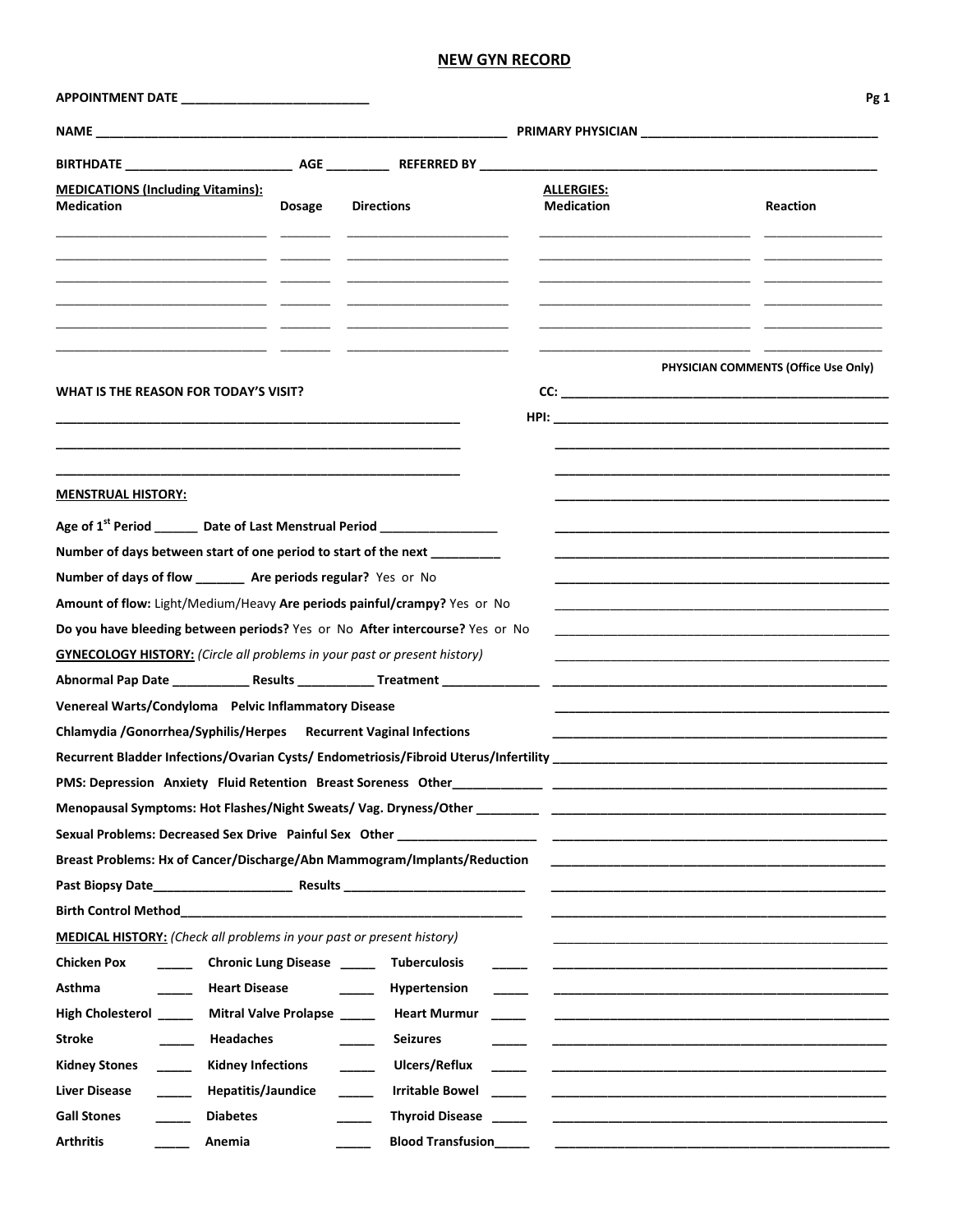#### **NEW GYN RECORD**

|  |  |  | APPOINTMENT DATE |
|--|--|--|------------------|
|--|--|--|------------------|

| <b>APPOINTMENT DATE</b>                                                                                                                 | Pg <sub>2</sub>                                                                                                      |
|-----------------------------------------------------------------------------------------------------------------------------------------|----------------------------------------------------------------------------------------------------------------------|
| <b>NAME NAME</b>                                                                                                                        | PHYSICIAN COMMENTS (Office Use Only)                                                                                 |
| Hearing Problem _____<br>Glaucoma<br>Cancer                                                                                             | <u> 1980 - John Stein, Amerikaansk politiker (</u> † 1920)                                                           |
| Major Accident ______ Depression/Anxiety _____<br>Osteoporosis                                                                          |                                                                                                                      |
| <b>REVIEW OF SYSTEMS:</b> (Circle all Current Problems)                                                                                 |                                                                                                                      |
| 1. Constitutional: Weight Loss, Weight Gain, Fevers, Fatigue                                                                            |                                                                                                                      |
| 2. Eyes: Contacts/Glasses, Double Vision, Spots before Eyes                                                                             |                                                                                                                      |
| 3. ENT: Earaches/Ringing, Sinus Problems, Sore Throat/Mouth, Dental Problems                                                            |                                                                                                                      |
| 4. CV: Palpitations, Chest Pain, Difficulty Breathing, Leg Swelling                                                                     |                                                                                                                      |
| 5. Respiratory: Wheezing, Spitting up Blood, Shortness of Breath, Chronic Cough                                                         |                                                                                                                      |
|                                                                                                                                         |                                                                                                                      |
| 7. Urinary: Blood, Pain, Urgency, Frequency, Incontinence, Incomplete Emptying                                                          |                                                                                                                      |
| 8. Musculoskeletal: Muscle Weakness, Joint Pains, Low Back Pain                                                                         |                                                                                                                      |
| 9. Skin/Breast: Breast Pain, Discharge, Masses, Rash, Ulcers, Acne, Facial Hair                                                         |                                                                                                                      |
| 10. Neurological: Dizziness, Seizures, Numbness, Trouble Walking                                                                        |                                                                                                                      |
| 11. Psychiatric: Depression, Crying, PMS, Sleep Disorder, Eating Disorder                                                               |                                                                                                                      |
| 12. Endocrine: Dry Skin, Abnormal Thirst, Hair Loss, Vocal Changes                                                                      |                                                                                                                      |
| 13. Hematologic/Lymphatic: Bruising Enlarged Lymph Nodes, Abnormal Bleeding                                                             | <u> 1980 - Jan James James James James James James James James James James James James James James James James J</u> |
|                                                                                                                                         |                                                                                                                      |
| <b>OBSTETRICAL HISTORY:</b> (List all pregnancies including live births, stillbirths, miscarriage, abortions, and tubal pregnancies)    |                                                                                                                      |
| Length of Pregnancy Duration of Labor<br>Hospital<br>Date                                                                               | <b>Type Delivery</b><br><b>Problems</b>                                                                              |
|                                                                                                                                         |                                                                                                                      |
|                                                                                                                                         |                                                                                                                      |
|                                                                                                                                         |                                                                                                                      |
|                                                                                                                                         |                                                                                                                      |
|                                                                                                                                         |                                                                                                                      |
| SURGERY/HOSPITALIZATIONS                                                                                                                |                                                                                                                      |
| <b>Operation/ Medical Problem</b><br>Year                                                                                               |                                                                                                                      |
|                                                                                                                                         |                                                                                                                      |
|                                                                                                                                         |                                                                                                                      |
|                                                                                                                                         |                                                                                                                      |
|                                                                                                                                         |                                                                                                                      |
|                                                                                                                                         |                                                                                                                      |
|                                                                                                                                         |                                                                                                                      |
|                                                                                                                                         |                                                                                                                      |
| <b>SOCIAL HISTORY:</b>                                                                                                                  |                                                                                                                      |
| Occupation<br><u> 1989 - Johann Harry Harry Harry Harry Harry Harry Harry Harry Harry Harry Harry Harry Harry Harry Harry Harry</u>     | Single/Married/Widow/Divorced/Other<br><b>Marital Status</b>                                                         |
| Sexual Preference Heterosexual/Homosexual/Bisexual/Other Do you smoke? Yes or No Number cigarettes per day ____________________________ |                                                                                                                      |
| Do you drink alcohol? Yes or No Number drinks per week________                                                                          | Do you use recreational drugs? Yes or No Type_____________                                                           |
| Do you ALWAYS wear a seatbelt in the car? Yes or No                                                                                     | Do you have problems with Verbal/Physical abuse? Yes or No                                                           |
| Do you follow a special diet? Yes or No Type of Diet                                                                                    |                                                                                                                      |